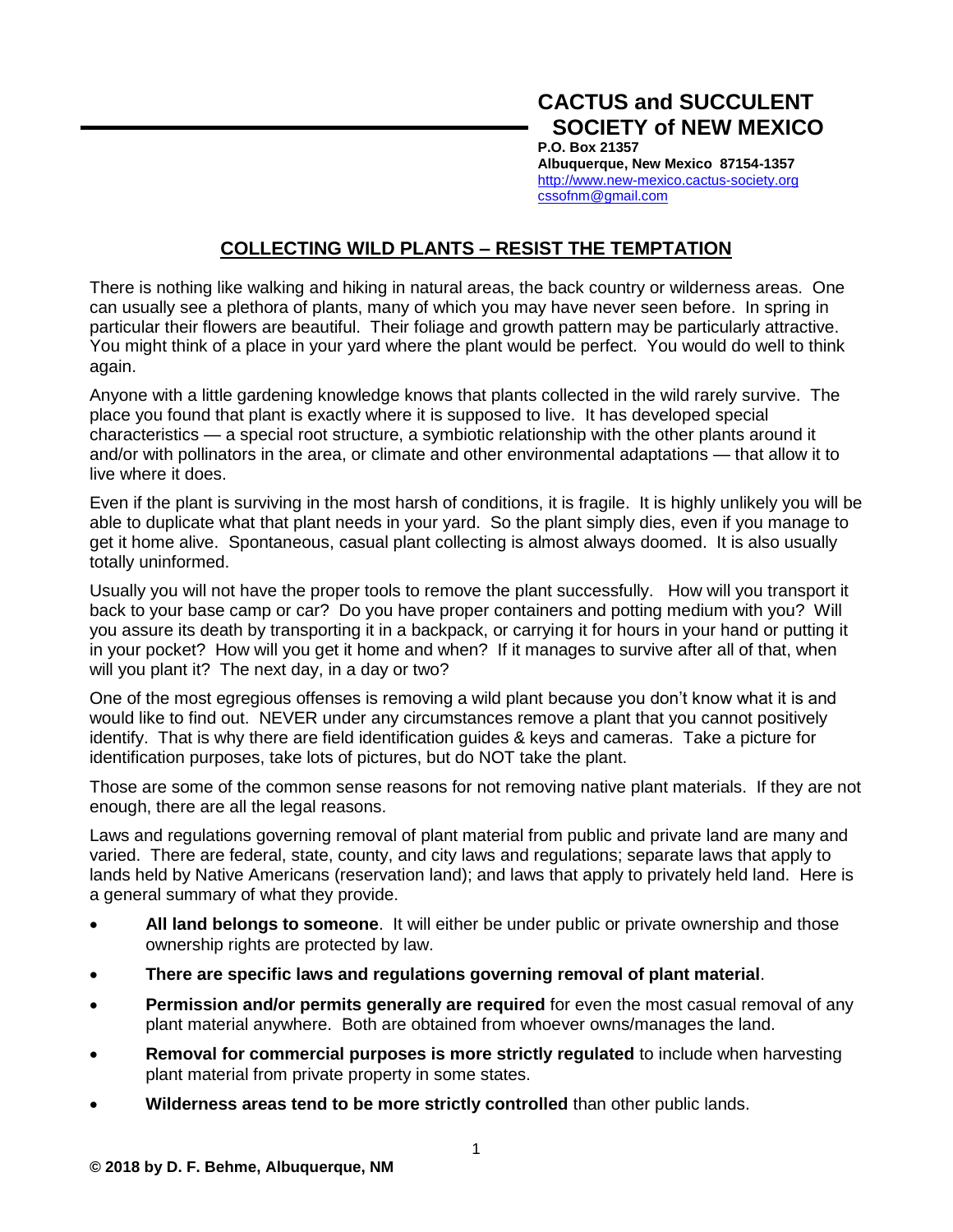- **Removal of endangered or rare plant species is usually prohibited on public lands and usually on private property as well.** At minimum it will be strictly controlled.
- **Penalties for removing plant material in violation of laws and regulations** can include prosecution for criminal trespass, vandalism and theft, and confiscation of the stolen plant material. Offenders can be fined or imprisoned. They can also be sued.
- **Ignorance of the law is not considered an excuse.** It is your obligation to know what you may do where.

## **PRIVATELY HELD LAND**

**You MUST have the landowner's permission to even set foot on their land, much less remove plant materials**. This includes when a landowner is kind enough to allow the public to pass through their property to access natural phenomena. When a landowner grants that kind of access, you do not have free rein to do whatever you want. Your access is limited to whatever permission the landowner has granted, which typically just allows pass-through. Removing plant materials is rarely, if ever, allowed.

In many states, removing native plant material on private land requires a permit. When the plant materials involved are endangered or rare, you may be precluded from removing them from private land as well.

Many landowners are cooperatively working with federal and state agencies under special laws that provide incentives for restoring and preserving natural plant and species habitat. Many also cooperatively work with private conservation organizations. Removing plant materials disrupts and/or ruins their activities, obviates the considerable effort and expense they have put forth participating in these programs, and ruins experimental studies.

Private landowners may give permission to remove plant materials from their property within the scope of applicable laws. In most cases that permission must be in writing. Even if that is not the case, you would be wise to obtain written permission for your own protection.

## **PUBLIC LAND**

There are numerous federal, state, county and city agencies that administer public lands. They include but are not limited to: national and state park services; national and state forest services; national and state Bureau of Land Management agencies; national and state fish and wildlife management agencies; city parks & open space management agencies; and agricultural agencies. Restrictions can occur on public land controlled by other, unexpected agencies due to the discovery of a rare or endangered species.

- The best source of information is the agency that is responsible for administering the land where you will be.
- The administering agency can tell you what can be removed, the areas where you may remove the plant material, the quantity you are allowed to remove and identify restricted areas.
- Generally only a few plants (usually less than three or five) may be removed (if any at all) for personal use.
- Generally you will need a permit.
- Permits can be free, but typically start at \$20.00 on Federal lands with similar fee structures applying on state, county or city owned lands.
- Generally you cannot remove any plant materials from National Parks.
- Public lands managed by Bureau of Land Management agencies often have less restrictive regulations.